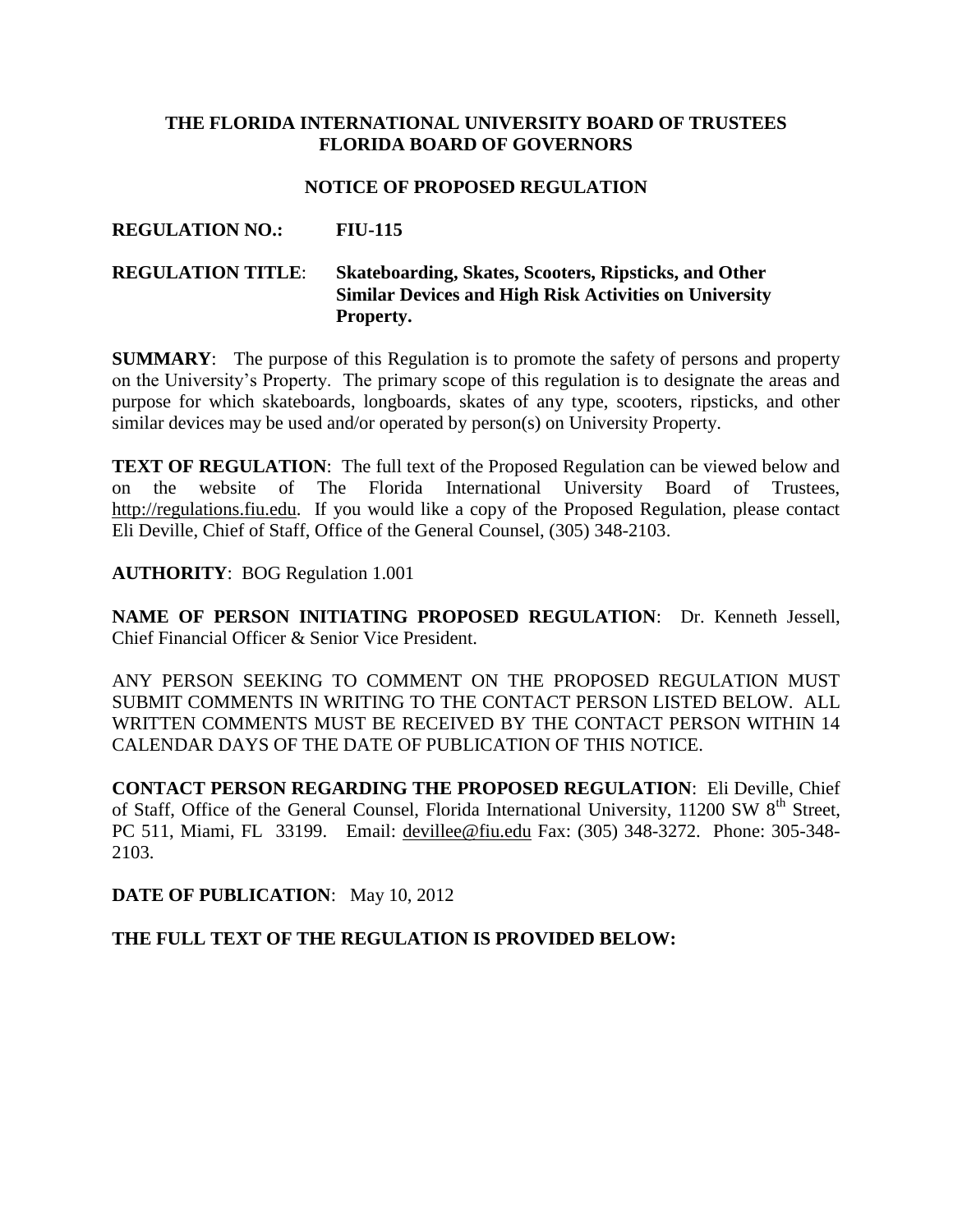### **FIU-115 Skateboarding, Skating, Scooters, Ripsticks and Other Similar Devices and High Risk Activities on University Property.**

### **A. General**

Skateboards, longboards, skates of any type, scooters, ripsticks, or other similar devices may only be used on University sidewalks and while crossing the street at crosswalks. The aforementioned devices must be operated at speeds reasonable and prudent, having due regard to traffic, pedestrians, property of others, surface of the side walk or pavement, the hazard at intersections, and other conditions.

### **B. Definitions**:

(1) "Crosswalk" means a specifically paved or marked path where pedestrians have the right of way to cross.

(2) "Service Animals" as defined by the Americans with Disabilities Act, is any guide dog, signal dog, or other animal individually trained to provide assistance to an individual with a disability.

(3) "Sidewalks" mean that portion of a street between the curb-line, and the lateral line, of a roadway and the adjacent property lines or the walkway between buildings intended for use by pedestrians.

(4) "University Property" means any real or personal property owned, leased or otherwise controlled by Florida International University including, but not limited to any vehicles, equipment, fixtures, materials or other items that are located on, within or around, any one of the above areas.

# **C. Rules:**

(1) No person shall use skateboards, longboards, skates of any type, scooters, ripsticks, or other similar devices on University Property except as a means of transportation on sidewalks and while crossing the street at crosswalks.

(2) The use of skateboards, longboards, skates of any type, scooters, and other similar devices is prohibited at all times, in/on curbs; benches; stairs, stairwells; railings, ramps, parking lots; parking garages; wooden walkways; library breezeways; athletic facilities; landscaped areas; the interior or exterior of any building, including inside and outside patios. The use of skateboards, longboards, skates of any type, scooters, and other similar devices is also prohibited at all times in any area(s) where the University has posted a sign(s) prohibiting the use of skateboards, longboards, skates of any type, scooters, and other similar devices.

(3) Pedestrians have the right of way on all sidewalks, crosswalks, walkways, and paths commonly used for pedestrian traffic. Persons operating skateboards, longboards, skates of any type, scooters, ripsticks, and other similar devices shall yield to pedestrians and service animals.

(4) The following high risk activities are also prohibited in, on or about the University's Property:

 (a) acrobatics (e.g., jumping on or over steps, benches, walls, ramps, rails, bike racks, "free running," "Parkour," etc.);

 (b) excessive speed; blocking pedestrian paths (e.g., sidewalks, ramps, doors, entryways, etc.); (c) entering buildings while wearing skates of any type;

(d) slack lining; and